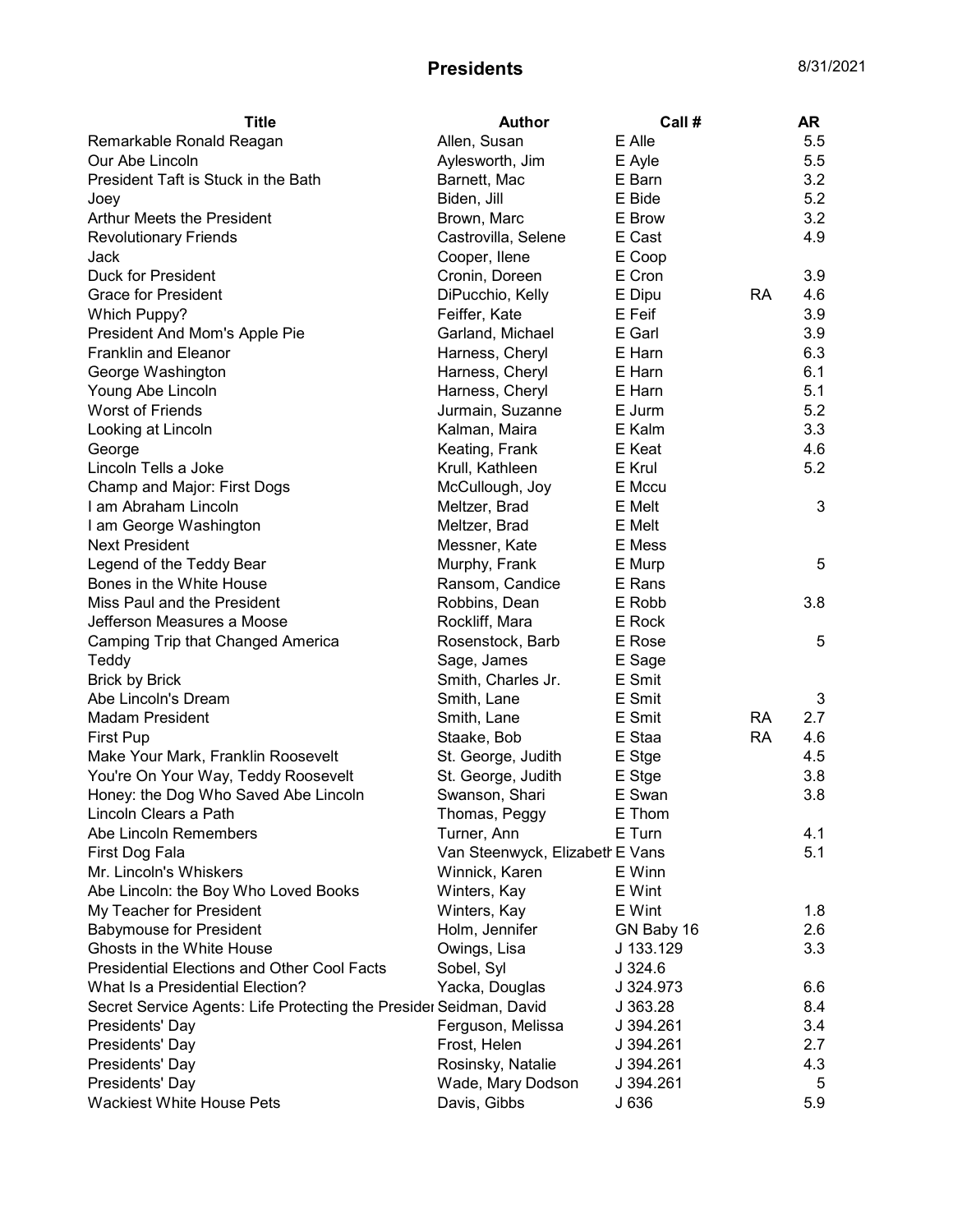| <b>Title</b>                                                    | <b>Author</b>      | Call#          |           | <b>AR</b> |
|-----------------------------------------------------------------|--------------------|----------------|-----------|-----------|
| What Was Cooking in Abigail Adams's White Hous Larkin, Tanya    |                    | J641.5         |           | 5.1       |
| What Was Cooking in Edith Roosevelt's White Hot Larkin, Tanya   |                    | J641.5         |           | 5         |
| What Was Cooking in Julia Grant's White House? Larkin, Tanya    |                    | J 641.5        |           | 4.8       |
| What Was Cooking in Martha Washington's Presid Larkin, Tanya    |                    | J 641.5        |           | 5.1       |
| <b>Presidential Pets</b>                                        | Moberg, Julia      | J 973          |           | 6.8       |
| Who Named Their Pony Macaroni                                   | Singer, Marilyn    | J 973          | <b>RA</b> |           |
| Our Country's Presidents                                        | Bausum, Ann        | J 973.09       |           | 9.2       |
| <b>Smart About the Presidents</b>                               | Buller, John       | J 973.09       |           | 5.3       |
| Presidents                                                      | Collison, Campbell | J 973.09       |           |           |
| New Big Book of U. S. Presidents                                | Davis, Todd        | J 973.09       |           |           |
| Show Me the US Presidency                                       | Dell, Pamela       | J 973.09       |           |           |
| U. S. Presidents                                                | Green, Dan         | J 973.09       |           |           |
| Lives of the Presidents                                         | Krull, Kathleen    | J 973.09       |           | 8.2       |
| Scholastic Encyclopedia of Presidents and Their Ti Rubel, David |                    | J 973.09       |           |           |
| So You Want to Be President?                                    | St. George, Judith | J 973.09       |           | 4.8       |
| <b>Kid Presidents</b>                                           | Stabler, David     | J 973.09       |           | 6.5       |
| <b>Our Presidents Rock</b>                                      | Turner, Juiette    | J 973.09       |           |           |
| Row, Row, Row the Boats: a fun song about Georç Dahl, Michael   |                    | J 973.3        |           | 2.3       |
| George Washington's Teeth                                       | Chandra, Deborah   | J 973.4        |           | 3.6       |
| <b>Emancipation Proclamation</b>                                | Landau, Elaine     | J 973.7        |           | 4.6       |
| Assassination of Abraham Lincoln                                | Olson, Kay         | J 973.7        |           | 3.7       |
| Abraham Lincoln and the Gettysburg Address                      | Yomtov, Nel        | J 973.7        |           | 5.6       |
| Where is Mount Rushmore                                         | Kelley, True       | J 978.3        |           | 5.5       |
| John Quincy Adams: Sixth President                              | Bailey, Diane      | J B Adams      |           | 4         |
| John Adams                                                      | Elston, Heidi      | J B Adams      |           | 4.6       |
| John Quincy Adams: Sixth President                              | Elston, Heidi      | J B Adams      |           | 4.6       |
| John Adams: Second President                                    | Gregory, Josh      | J B Adams      |           | 3.8       |
| John Adams: Second President                                    | Venezia, Mike      | J B Adams      |           | 5.2       |
| John Quincy Adams: Sixth President                              | Venezia, Mike      | J B Adams      |           | 5.5       |
| Chester A. Arthur                                               | Venezia, Mike      | J B Arthur     |           | 5         |
| Joe Biden                                                       | Gormley, Beatrice  | J B Biden      |           |           |
| Joseph Biden Our 46th President                                 | Rodriguez, Ann     | J B Biden      |           |           |
| Joe Biden                                                       | Schwartz, Heather  | J B Biden      |           |           |
| James Buchanan                                                  | Gunderson, Megan   | J B Buchanan   |           | 4.9       |
| James Buchanan: Fifteenth President                             | Venezia, Mike      | J B Buchanan   |           | 5.3       |
| George H. W. Bush                                               | Elston, Heidi      | J B Bush       |           |           |
| George Bush: Forty-First President                              | Venezia, Mike      | J B Bush       |           | 5.8       |
| George W. Bush: Forty-Third President                           | Venezia, Mike      | J B Bush       |           | 5.8       |
| Jimmy Carter                                                    | Elston, Heidi      | J B Carter     |           | 4.7       |
| Jimmy Carter: Thirty-Ninth President                            | Venezia, Mike      | J B Carter     |           | 5.9       |
| <b>Grover Cleveland</b>                                         | Kelley, K.C.       | J B Cleveland  |           | 4.1       |
| <b>Grover Cleveland</b>                                         | Rumsch, BreAnn     | J B Cleveland  |           | 4.9       |
| <b>Bill Clinton</b>                                             | Rumsch, BreAnn     | J B Clinton    |           |           |
| <b>Bill Clinton: Forty-Second President</b>                     | Venezia, Mike      | J B Clinton    |           | 5.5       |
| Calvin Coolidge                                                 | Elston, Heidi      | J B Coolidge   |           |           |
| Dwight D. Eisenhower                                            | Aronin, Miriam     | J B Eisenhower |           | 3.6       |
| Dwight D. Eisenhower                                            | Britton, Tamara    | J B Eisenhower |           | 4.9       |
| Dwight D. Eisenhower: Thirty-Fourth President                   | Venezia, Mike      | J B Eisenhower |           | 5.1       |
| Millard Fillmore: Thirteenth President                          | Elston, Heidi      | J B Fillmore   |           | 4.7       |
| Millard Fillmore: Thirteenth President                          | Venezia, Mike      | J B Fillmore   |           | 5.4       |
| Gerald Ford                                                     | Gunderson, Megan   | J B Ford       |           |           |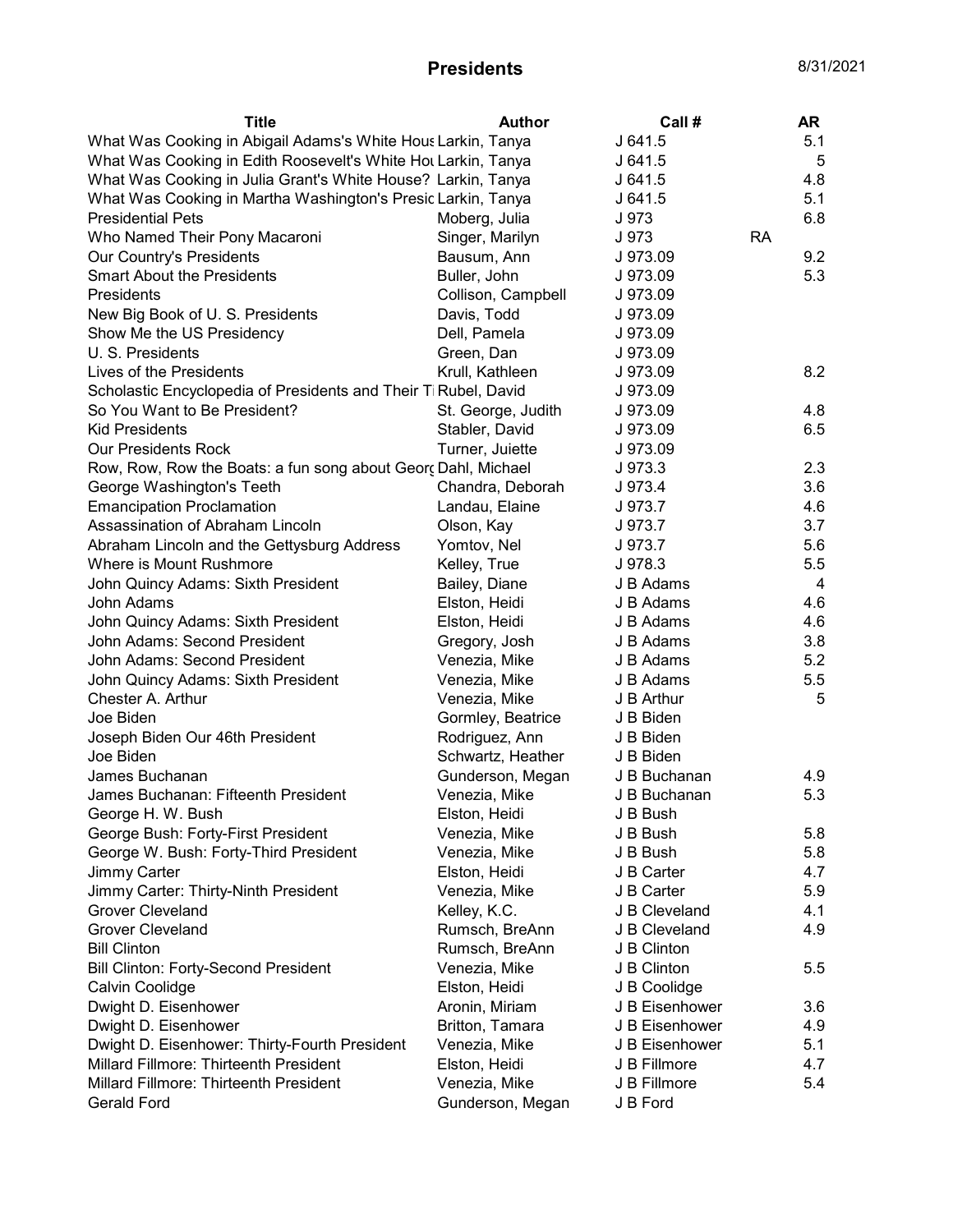| <b>Title</b>                                                      | <b>Author</b>          | Call #        | AR  |
|-------------------------------------------------------------------|------------------------|---------------|-----|
| Gerald Ford: Thirty-Eighth President                              | Venezia, Mike          | J B Ford      | 5.8 |
| James A. Garfield                                                 | Gunderson, Megan       | J B Garfield  | 4.9 |
| Ulysses S. Grant                                                  | Rumsch, BreAnn         | J B Grant     | 4.8 |
| Who Was Ulysses S. Grant?                                         | Stine, Megan           | J B Grant     | 4.8 |
| Ulysses S. Grant: Eighteenth President                            | Venezia, Mike          | J B Grant     | 5.5 |
| Warren G. Harding                                                 | Elston, Heidi          | J B Harding   | 4.7 |
| William H. Harrison                                               | Elston, Heidi          | J B Harrison  | 4.7 |
| Benjamin Harrison                                                 | Gunderson, Megan       | J B Harrison  |     |
| William Henry Harrison: Ninth President                           | Venezia, Mike          | J B Harrison  | 5.5 |
| Rutherford B. Hayes                                               | Rumsch, BreAnn         | J B Hayes     | 4.8 |
| <b>Herbert Hoover</b>                                             | Clinton, Susan         | J B Hoover    | 8.2 |
| <b>Herbert Hoover</b>                                             | Rumsch, BreAnn         | J B Hoover    | 4.6 |
| Andrew Jackson: Seventh President                                 | Gregory, Josh          | J B Jackson   | 3.7 |
| Andrew Jackson                                                    | Gunderson, Megan       | J B Jackson   |     |
| Andrew Jackson: Sefenth President                                 | Venezia, Mike          | J B Jackson   | 5.4 |
| Thomas Jefferson                                                  | Elston, Heidi          | J B Jefferson | 4.7 |
| Who Was Thomas jefferson                                          | Fradin, Dennis         | J B Jefferson |     |
| Thomas Jefferson                                                  | Gregory, Josh          | J B Jefferson | 3.6 |
| Thomas Jefferson: Third President                                 | Venezia, Mike          | J B Jefferson | 5.5 |
| Lyndon B. Johnson: Thirty-Sixth President                         | Blake, Kevin           | J B Johnson   | 3.9 |
| Andrew Johnson                                                    | Gunderson, Megan       | J B Johnson   | 4.8 |
| Lyndon B. Johnson: Thirty-Sixth President                         | Gunderson, Megan       | J B Johnson   | 4.7 |
| Andrew Johnson: Seventeenth President                             | Venezia, Mike          | J B Johnson   | 5.4 |
| Lyndon B. Johnson: Thirty-Sixth President                         | Venezia, Mike          | J B Johnson   | 4.8 |
| Picture Book of John F. Kennedy                                   | Adler, David           | J B Kennedy   | 4.6 |
| Who Was Jacqueline Kennedy?                                       | Bader, Bonnie          | J B Kennedy   | 5.4 |
| John F. Kennedy                                                   | Gunderson, Megan       | J B Kennedy   | 4.7 |
| High Hopes: A Photobiography of John F. Kenned Heilegman, Deborah |                        | J B Kennedy   | 6.4 |
| Who Was John F. Kennedy?                                          | McDonough, Yona        | J B Kennedy   | 5.8 |
| John F. Kennedy: Thirty-Fifth President                           | Venezia, Mike          | J B Kennedy   | 5   |
| Abraham Lincoln                                                   | Cohn, Amy              | J B Lincoln   |     |
| Abraham Lincoln You Never Knew                                    | Collier, James Lincoln | J B Lincoln   | 6.9 |
| Abraham Lincoln                                                   | Gregory, Josh          | J B Lincoln   | 3.6 |
| Abraham Lincoln: Friend of the People                             | Judson, Clara          | J B Lincoln   | 7.3 |
| Who Was Abraham Lincoln                                           | Pascal, Janet          | J B Lincoln   | 5.5 |
| Abraham Lincoln                                                   | Raatma, Lucia          | J B Lincoln   | 3.6 |
| Abraham Lincoln                                                   | Rumsch, BreAnn         | J B Lincoln   |     |
| Abraham Lincoln                                                   | Usel, T.M.             | J B Lincoln   | 4.7 |
| Abraham Lincoln: Sixteenth President                              | Venezia, Mike          | J B Lincoln   | 5.9 |
| James Madison: Fourth President                                   | Gregory, Josh          | J B Madison   | 3.6 |
| James Madison                                                     | Gunderson, Megan       | J B Madison   | 4.7 |
| James Madison: Fourth President                                   | Venezia, Mike          | J B Madison   | 5   |
| <b>William McKinley</b>                                           | Bailey, Diane          | J B McKinley  | 3.8 |
| William McKinley                                                  | Gunderson, Megan       | J B McKinley  | 4.8 |
| William McKinley: Twenty-Fifth President                          | Venezia, Mike          | J B McKinley  | 5.1 |
| James Monroe: Fifth President                                     | Gunderson, Megan       | J B Monroe    | 4.8 |
| James Monroe: Fifth President                                     | Kelley, K.C.           | J B Monroe    | 4.4 |
| James Monroe: Fifth President                                     | Venezia, Mike          | J B Monroe    | 5.8 |
| <b>Richard Nixon</b>                                              | Britton, Tamara        | J B Nixon     | 4.7 |
| Who Was Richard Nixon?                                            | Stine, Megan           | J B Nixon     | 5.3 |
| Richard M. Nixon: Thirty-Seventh President                        | Venezia, Mike          | J B Nixon     | 5.2 |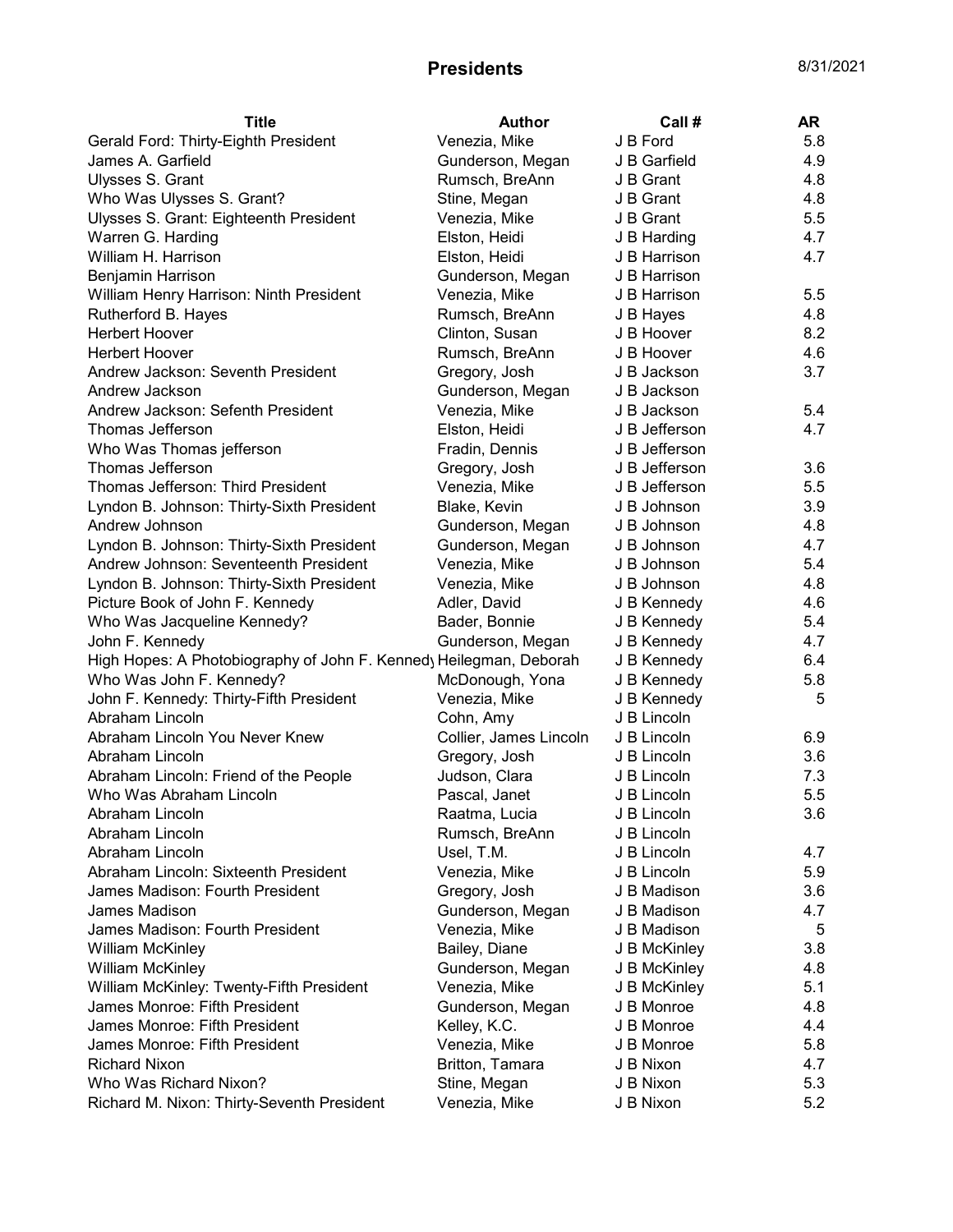| <b>Title</b>                                                      | <b>Author</b>          | Call #            | AR  |
|-------------------------------------------------------------------|------------------------|-------------------|-----|
| Robby Novak: Kid President and Promoter of Posit Barghoorn, Linda |                        | J B Novak         | 5.3 |
| Barack Obama: president for a new era                             | Brill, Marlene         | J B Obama         | 5.9 |
| Barack Obama                                                      | Britton, Tamara        | J B Obama         |     |
| Who is Barack Obama                                               | Edwards, Roberta       | J B Obama         | 5.1 |
| Michelle Obama                                                    | Wheeler, Jill          | J B Obama         | 4.8 |
| <b>Franklin Pierce</b>                                            | Rumsch, BreAnn         | J B Pierce        | 4.8 |
| Franklin Pierce: Fourteenth President                             | Venezia, Mike          | J B Pierce        | 5.4 |
| James K. Polk: Eleventh President                                 | Bailey, Diane          | J B Polk          | 4.2 |
| James K. Polk: Eleventh President                                 | Rumsch, BreAnn         | J B Polk          | 4.9 |
| James K. Polk: Eleventh President                                 | Venezia, Mike          | J B Polk          | 5.5 |
| Ronald Reagan                                                     | Britton, Tamara        | J B Reagan        | 4.5 |
| Ronald Reagan                                                     | Gigliotti, Jim         | J B Reagan        | 3.5 |
| Who Was Ronald Reagan?                                            | Milton, Joyce          | J B Reagan        | 5.4 |
| Ronald Reagan: Fortieth President                                 | Venezia, Mike          | J B Reagan        | 5.9 |
| <b>Theodore Roosevelt</b>                                         | Britton, Tamara        | J B Roosevelt     | 4.5 |
| Who Was Theodore Roosevelt?                                       | Burgan, Michael        | J B Roosevelt     | 6   |
| Who Was Franklin Roosevelt                                        | Frith, Margaret        | J B Roosevelt     | 5   |
| Franklin D. Roosevelt                                             | Gregory, Josh          | J B Roosevelt     | 3.6 |
| <b>Theodore Roosevelt</b>                                         | Gregory, Josh          | J B Roosevelt     | 3.8 |
| Franklin D. Roosevelt                                             | Gunderson, Megan       | J B Roosevelt     |     |
| Eleanor Roosevelt                                                 | Mattern, Joanne        | J B Roosevelt     | 4.9 |
| Who Was Eleanor Roosevelt                                         | Thompson, Gare         | J B Roosevelt     |     |
| Franklin D. Roosevelt: Thirty-Second President                    | Venezia, Mike          | J B Roosevelt     | 5.2 |
| William Taft                                                      | Rumsch, BreAnn         | J B Taft          | 4.9 |
| Zachary Taylor                                                    | Elston, Heidi          | J B Taylor        | 4.7 |
| Zachary Taylor: Twelfth President                                 | Venezia, Mike          | J B Taylor        | 5.3 |
| Harry S. Truman: Thirty-third President                           | Blake, Kevin           | J B Truman        | 3.7 |
| Harry S. Truman                                                   | Elston, Heidi          | J B Truman        |     |
| Harry S. Truman: Thirty-third President                           | Venezia, Mike          | J B Truman        | 5.1 |
| Donald Trump                                                      | Lee, Jake              | J B Trump         |     |
| Donald Trump                                                      | Sherman, Jill          | J B Trump         | 6.6 |
| John Tyler                                                        | Gunderson, Megan       | J B Tyler         | 4.7 |
| John Tyler: Tenth President                                       | Venezia, Mike          | J B Tyler         | 5.5 |
| Martin Van Buren                                                  | Rumsch, BreAnn         | J B Van Buren     | 4.8 |
| Martin Van Buren: Eighth President                                | Venezia, Mike          | J B Van Buren     | 5.9 |
| George Washington                                                 | Britton, Tamara        | J B Washington    |     |
| George Washington You Never Knew                                  | Collier, James Lincoln | J B Washington    | 6.9 |
| Who Was George Washington?                                        | Edwards, Roberta       | J B Washington    | 5   |
| George Washington                                                 | Gregory, Josh          | J B Washington    | 3.8 |
| George Washington: First U.S. President                           | Mello, Tara            | J B Washington    | 7.1 |
| Martha Washington                                                 | Ransom, Candice        | J B Washington    | 3.4 |
| George Washington: First President                                | Venezia, Mike          | J B Washington    | 4.9 |
| George Washington: The Life of an American Patri West, David      |                        | J B Washington    | 5.3 |
| Woodrow Wilson                                                    | Aronin, Miriam         | J B Wilson        | 3.5 |
| Who Was Woodrow Wilson?                                           | Frith, Margaret        | J B Wilson        | 5.3 |
| Woodrow Wilson                                                    | Venezia, Mike          | J B Wilson        | 5.3 |
| Woman for President: the Story of Victoria Woodhi Krull, Kathleen |                        | J B Woodhull      | 5.8 |
| <b>Bad Kitty for President</b>                                    | Bruel, Nick            | J Fantasy Brue    | 4.5 |
| Abe Lincoln at Last                                               | Osborne, Mary Pope     | J Fantasy Osbo 47 | 3.5 |
| Fala                                                              | Klimo, Kate            | J History Klim 8  | 5   |
| Sarah's Ground                                                    | Rinaldi, Ann           | J History Rina    | 4.7 |
|                                                                   |                        |                   |     |